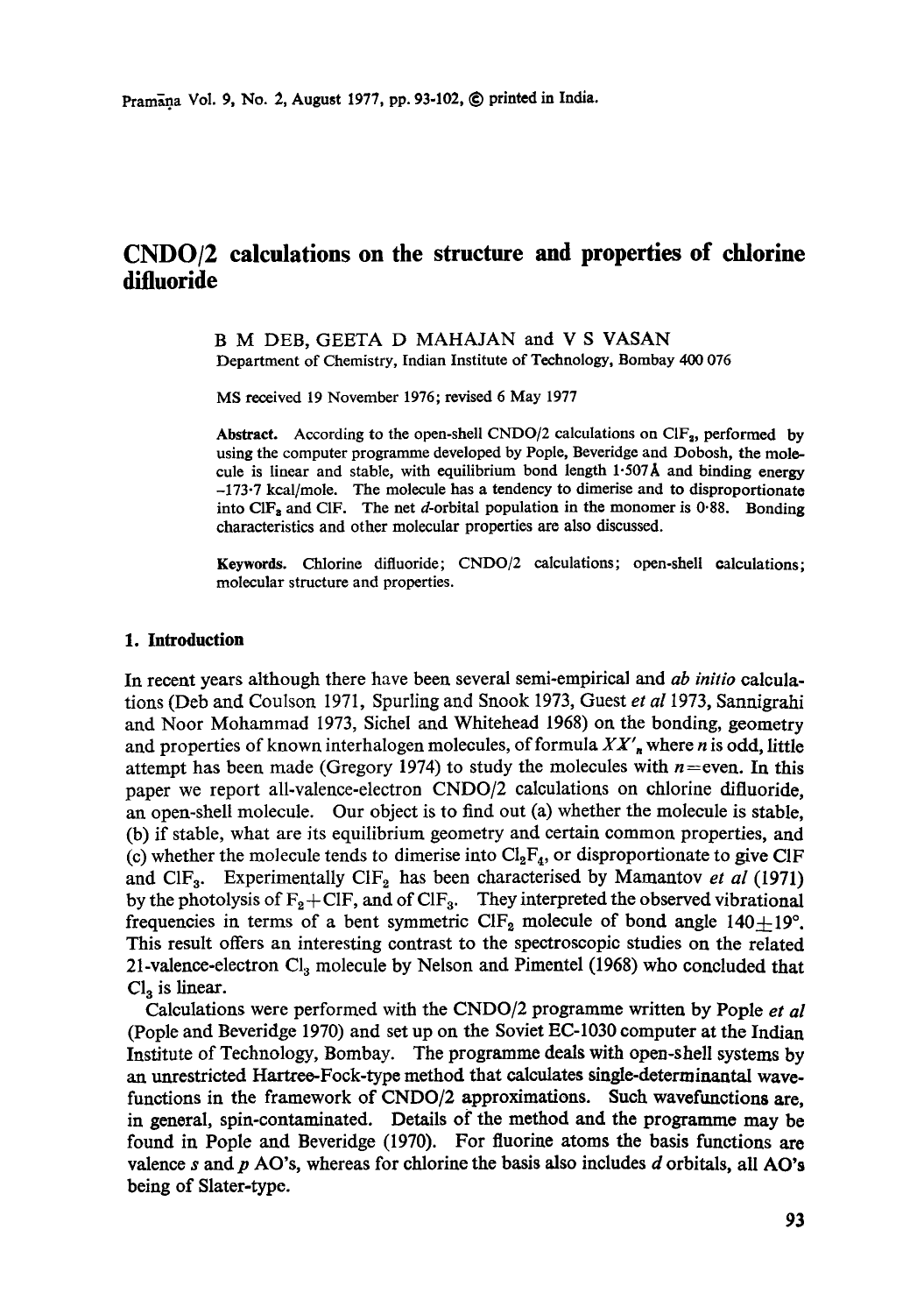## **2. Results and discussion**

#### 2.1. *Geometry and stability*

According to the models of Walsh (1953) and Deb *et al* (Deb 1974, 1975; Deb *et al*  1974, 1976), ClF<sub>2</sub> should be linear. Calculations with bond angles of 170 $^{\circ}$ , 175 $^{\circ}$  and 180°, using an assumed bond length of  $1.641\text{\AA}$  (this is the arithmetic mean of experimental bond lengths in CIF and  $CIF_3$ ), showed that the molecule is stable, and the total energy is indeed a minimum in the linear configuration. Taking the linear configuration, the equilibrium Cl-F bond length was found to be  $1.507\text{\AA}$  by leastsquares fit of a quadratic function in the bond length range  $1.30$  to  $1.641$  Å. Figure 1 depicts the corresponding potential energy curve for bond length variation. The calculated bond length for CIF<sub>2</sub> may be compared with the observed values 1.58Å



**Figure** I. Variation of the binding energy (a.u.) of chlorine difluoride with bond length (Å). Bond angle  $= 180^\circ$ .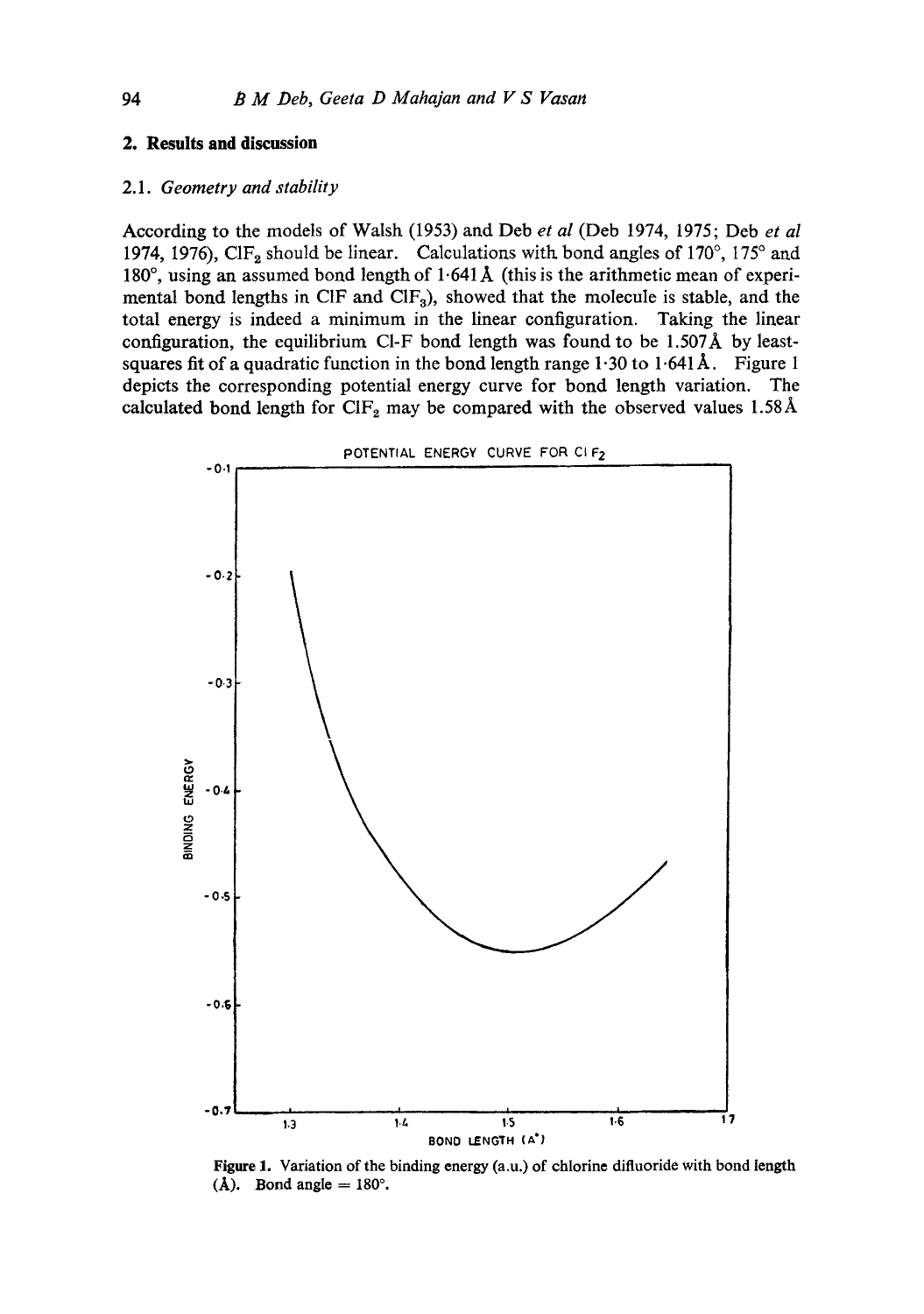(Edwards and Sills 1970) and 1.541 Å (Lynton and Passmore 1971) for CIF<sup> $+$ </sup>. Using the equilibrium bond length, we have then covered the bond angle range 120- 180 $\degree$ . We observed only one energy minimum at 180 $\degree$ . Thus, the present calculations do not agree (see conclusion) with the conclusions of Mamaatov *et al* (1971).

Figure 2 gives a plot of orbital energies vs. the bond angle. The HOMO energy shows a minimum at  $180^\circ$ . This is in accord with the HOMO postulate (Deb 1974) according to which the HOMO would be shape-determining in situations like this. Figure 3 shows a schematic diagram of the HOMO (the HOMO energy level is twofold degenerate in the linear configuration) of the bent molecule. This is an  $a_1$  mild antibonding MO that becomes a  $\pi$  antibonding MO in the linear molecule. Figure 4 depicts the orbital energy variations with respect to bond length. Assuming that one can place some reliance on the CNDO/2 virtual orbital energies, we find from figure 2 that the molecule will retain its linear shape on electronic excitation to the



Figure 2. Variation of the MO energies of chlorine difluoride with bond angle (bond length = 1.507 Å). An upward arrow denotes  $\alpha$ -spin, a downward arrow denotes  $\beta$ -spin.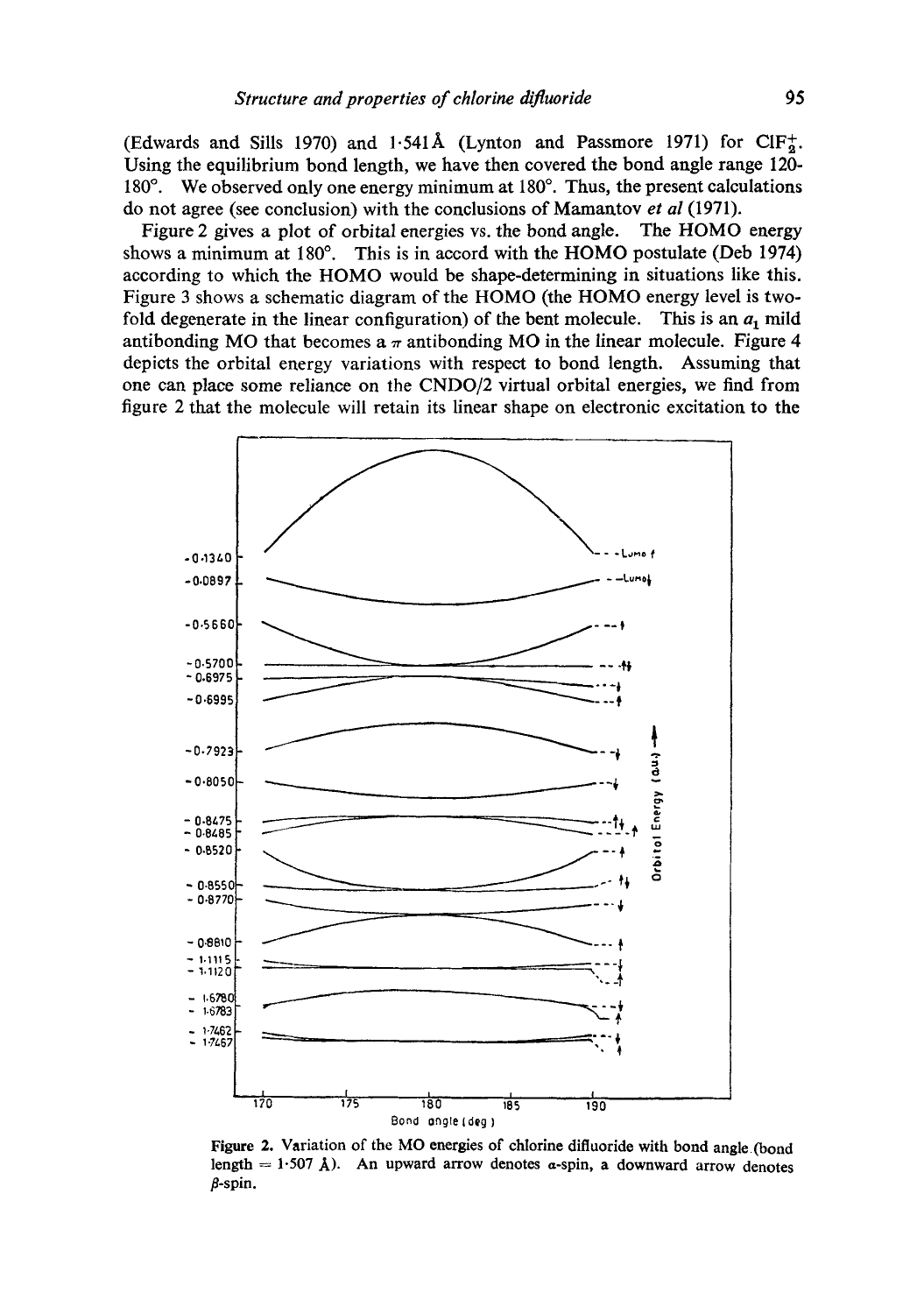

**Figure 3. Schematic diagram of the anti-bonding** HOMO (e-spin) of (a) **bent, and**  (b) **linear chlorine difluoride.** The  $\rho$  orbitals are in the plane of the paper.



**Figure 4. Variation of the MO energies of linear chlorine difluoride with bond length.** 

LUMO  $(\beta$ -spin) although the bond length is expected to increase; excitation to the **LUMO (a-spin) will, however, bend the molecule (Deb 1974).**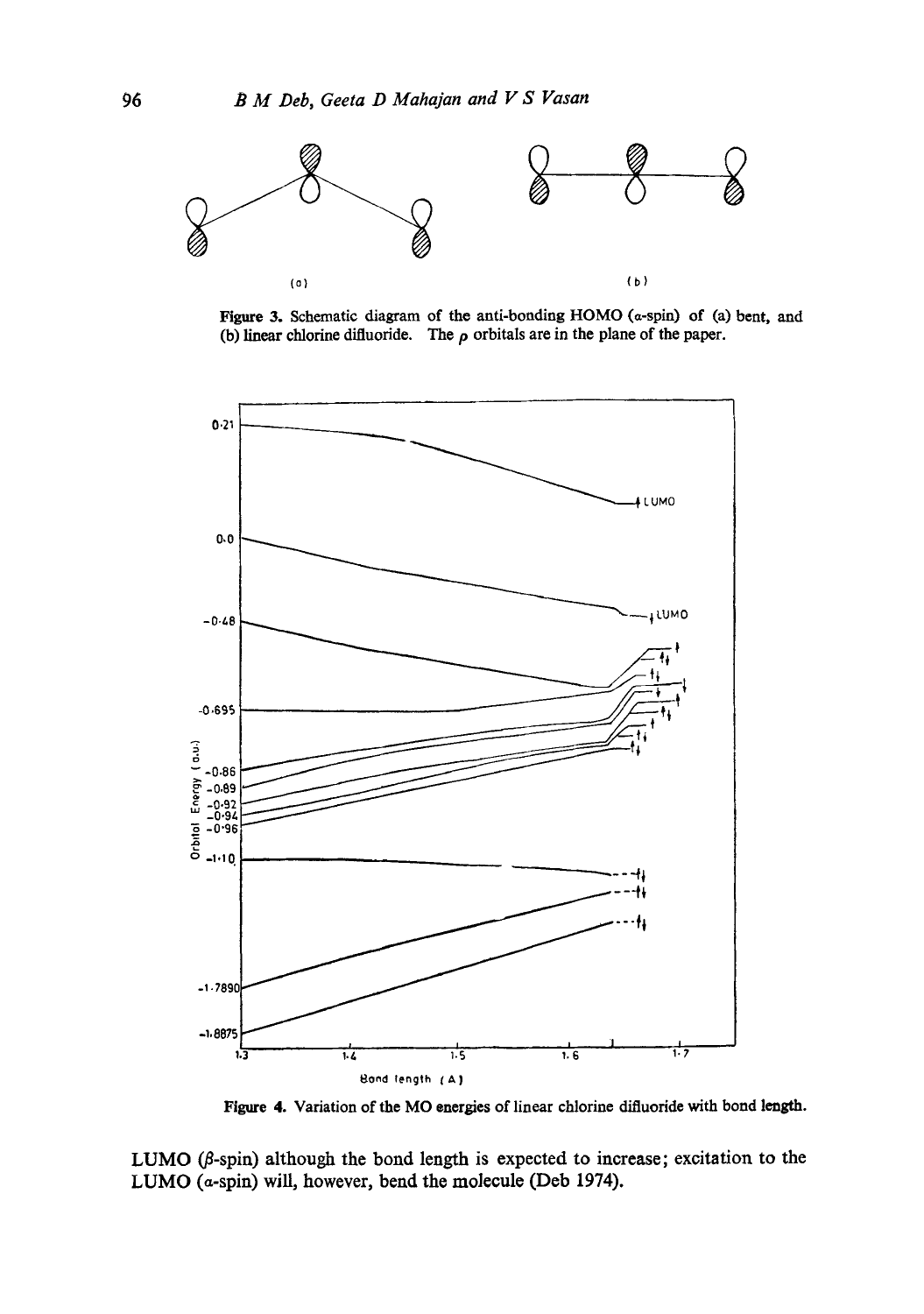### 2.2. *Bonding characteristics*

The binding energy of CIF<sub>2</sub> (equilibrium configuration) is  $-0.5536$  a.u., i.e.  $-0.2768$  a.u.  $(-173.7 \text{ kcal/mole})$  per Cl--F bond. This may be compared with the calculated binding energy,  $-0.2688$  a.u. ( $-168.7$  kcal/mole), for the CIF molecule with the experimental bond length (1.628 Å). The observed bond energy for CIF is 59.5 kcal/mole, while for CIF<sub>3</sub> it is 41.2 kcal/mole per Cl—F bond. It is well known (Pople and Beveridge 1970) that, in general, CNDO]2 highly exaggerates binding energy, a factor of 3 being quite common. Tables 1 and 2 give the orbital and total atomic densities with regard to bond angle variation (taking  $1.507 \text{ Å}$  as the bond length), and bond length variation respectively (taking bond angle as 180°).

For the equilibrium configuration, there is a substantial  $\pi$  bonding, in addition to  $\sigma$ bonding, between the chlorine and the fluorine atoms. Both chlorine and fluorine  $\pi$  orbitals have greater population than the  $\sigma$  orbitals. The calculations also reveal that chlorine d orbitals have a population of 0.88; this is  $\sim$ 4 per cent of the total number of valence electrons and  $\sim$ 12.6 per cent of the chlorine valence electrons. This d-population may be compared with the corresponding CNDO/2 values of  $0.15$  $(H<sub>2</sub>S)$ , 0.66 (SF<sub>2</sub>), 1.40 (SF<sub>4</sub>) and the value 0.66 for PF<sub>3</sub> (all values quoted in Coulson 1972). Thus the value of 0.88 for CIF<sub>2</sub> may be regarded as indicating significant d participation in bonding.

As the molecule bends from linearity, increasing charge is accumulated in the atomic orbitals perpendicular to the molecular plane while the overall charge in orbitals in the molecular plane decreases. The chlorine d-participation in bonding decreases



Figure 5. Variation of the valence electron density (a.u.) on chlorine with Cl-F bond **length.**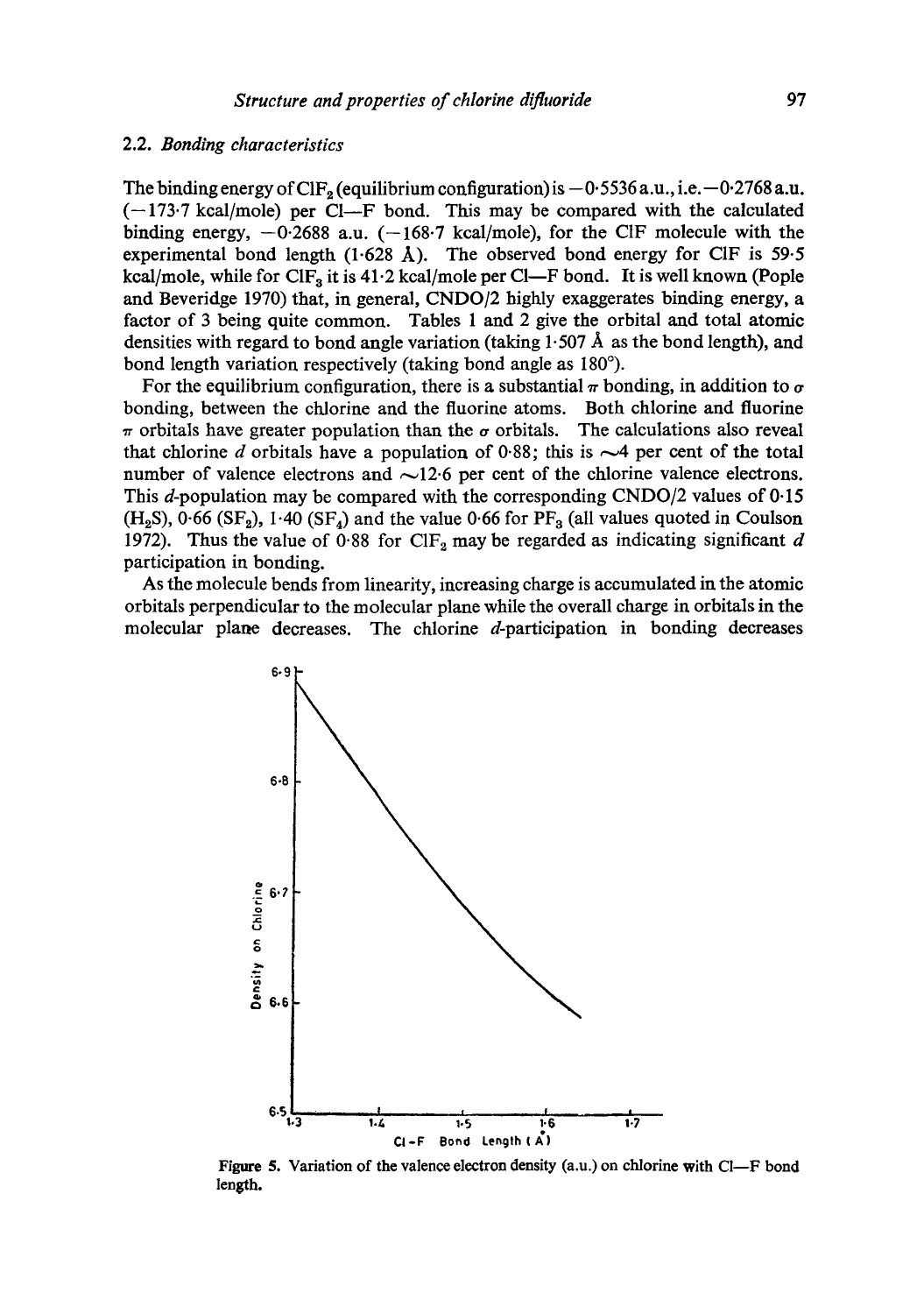|                          |                   |                  |                      |                                | Table 1. Variation in molecular properties of CIF, with a change in bond angle. |                          |                |                                   |              |                  |                  |        | The CI-F bond length is 1-507Å (equilibrium value). |                 |
|--------------------------|-------------------|------------------|----------------------|--------------------------------|---------------------------------------------------------------------------------|--------------------------|----------------|-----------------------------------|--------------|------------------|------------------|--------|-----------------------------------------------------|-----------------|
| <b>Bond</b>              | Binding           | Electronic       | <b>Cotal</b>         | HOMO                           | Dipole                                                                          | s spin density           |                | Hyperfine<br>coupling<br>constant |              |                  | Densities for Cl |        |                                                     | Densities for F |
| $(\text{deg.})$<br>angle | energy<br>(a.u.)  | energy<br>(a.u.) | energy<br>(a.u.)     | $(a-spin)$<br>energy<br>(a.u.) | moment<br>ê                                                                     | ō                        | 뜨              | ರ                                 | д,           | ь                | ŧ                | P      | ۰                                                   | ţ.              |
| <b>DLI</b>               | $-0.5526$         | $-114.7450$      | .6975<br>$\vec{r}$   | $-0.5662$                      | 0.0403                                                                          | 0.0024                   | 0.0002         | ٥.                                | ٥°           | 4.5052           | 2.1779           | 0.8765 | 5.2475                                              | 1.9110          |
| 175                      | $-0.5534$         | $-114.7211$      | $-71.6983$           | $-0.5690$                      | 0-0180                                                                          | 0.0006                   | 0-0001         | $\ddot{\circ}$                    | ٥,           | 4.5035           | 2.1774           | 0.8794 | 5.2483                                              | 1.9113          |
| 80                       | $-0.5536$         | $-114 - 7132$    | 6986<br>$\bar{5}$    | $-0.5699$                      | o.o                                                                             | $\ddot{\text{o}}$        | $\ddot{\circ}$ | $\ddot{\text{o}}$                 | $\mathbf{c}$ | 3.1765           | 3.5036           | 0.8804 | 3.4118                                              | 3-7482          |
| length<br><b>Bond</b>    | Binding<br>energy |                  | Electronic<br>energy | energy<br>Total                | HOMO<br>energy                                                                  | Energy<br>of MO<br>below |                |                                   |              | Densities for Cl |                  |        | Densities for F                                     |                 |
| ઉ                        | (a.u.)            |                  | (a.u.)               | (a.u.)                         | (a.u.)                                                                          | HOMO (a.u.)              | b              | Þ                                 |              | Þ                | Total            | ь      | Þ                                                   | Total           |
| 1.42                     | $-0.5047$         |                  | $-117.2996$          | $-71.6496$                     | $-0.5359$                                                                       | $-0.7034$                | 3.1315         | 3.6296                            |              | 0.9795           | 6.7611           | 3.4343 | 3-6851                                              | 7.1194          |
| $\ddot{4}$               | $-0.5260$         |                  | $-116.6869$          | $-71.6709$                     | $-0.5440$                                                                       | $-0.7030$                | 3.1415         | 3.5997                            |              | 0.9562           | 6.7412           | 3.4293 | 3.7001                                              | 7.1294          |
| 1.507                    | $-0.5536$         | $-114.7132$      |                      | $-71.6986$                     | $-0.5699$                                                                       | $-0.6973$                | 3.1765         | 3-5036                            |              | 0.8804           | 6.6801           | 3.4118 | 3.7481                                              | 7.1599          |
| 1.52                     | $-0.5525$         |                  | $-114.3442$          | $-71.6975$                     | $-0.5747$                                                                       | $-0.6955$                | 3.1838         | 3.4855                            |              | 0.8662           | 6.6693           | 3.4081 | 3.7573                                              | 7.1654          |
| 1.54                     | $-0.5475$         | $-113 - 7853$    |                      | $-71.6924$                     | $-0.5818$                                                                       | $-0.6922$                | 3.1951         | 3.4583                            |              | 0.8445           | 6.6534           | 3.4025 | 3.7708                                              | 7.1733          |

98

# B M Deb, Geeta D Mahajan and V S Vasan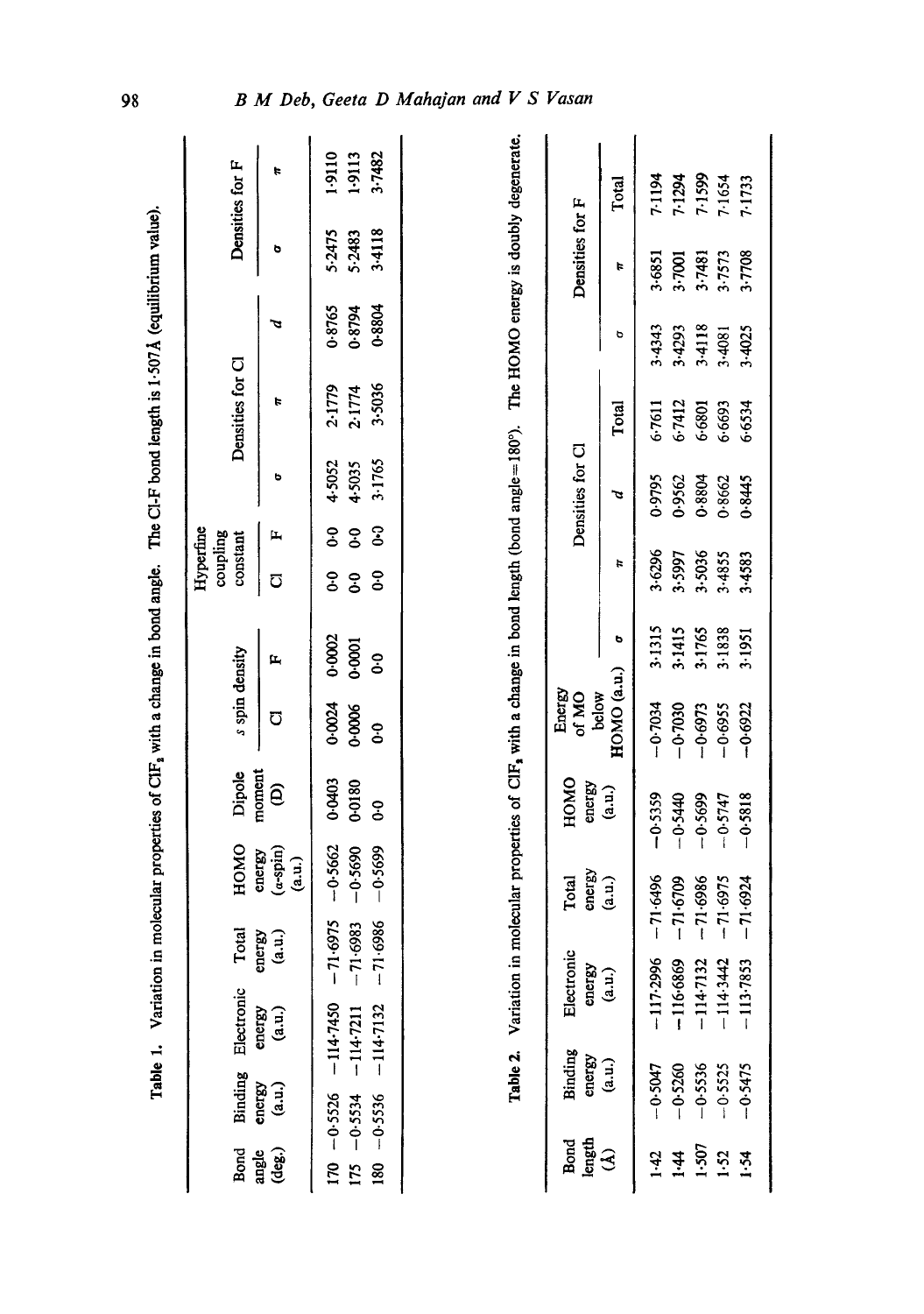slightly as a result of this bending. That the molecule would be more stable in the linear form is also indicated by the increased polarity of the CI--F bond in the linear molecule.

From table 2 several features can be observed. First, as the bond length increases the charge on the chlorine atom decreases (figure 5) while that on the fluorine atom increases. This artificial tendency of a molecule to dissociate into ions is a wellknown drawback of MO wavefunctions. Next, with increasing bond length the  $\sigma$ density on chlorine increases while the  $\pi$  density decreases; the reverse is true for fluorine  $\sigma$  and  $\pi$  densities. The  $\pi$  densities on chlorine and fluorine suffer more variations than the corresponding  $\sigma$  densities, again indicating the relative significance of  $\pi$  bonding in the molecule. With increasing bond length chlorine d-participation also decreases.

Tables 3 and 4 list a number of properties of the molecule at the theoretical equilibri-

| Orbital energies<br>for $\alpha$ -spin | Orbital energies<br>for $\beta$ -spin |
|----------------------------------------|---------------------------------------|
| $(11 \text{ a-electrons})$             | $(10 \beta$ -electrons)               |
| (a.u.)                                 | (a.u.)                                |
| $+0.1435$                              |                                       |
|                                        | $-0.0921$                             |
| $-0.5699$                              |                                       |
| $-0.5699$                              | $-0.5699$                             |
| $-0.6973$                              | $-0.6973$                             |
|                                        | $-0.7896$                             |
|                                        | $-0.8063$                             |
| —0∙8469                                |                                       |
| $-0.8469$                              | $-0.8469$                             |
| $-0.8558$                              |                                       |
| $-0.8558$                              | $-0.8558$                             |
| $-0.8782$                              | $-0.8782$                             |
| $-1.1121$                              | $-1.1121$                             |
| $-1.6765$                              | $-1.6765$                             |
| $-1.7470$                              | $-1.7470$                             |

**Table 3.** Orbital energies of CIF<sub>2</sub> for  $\alpha$ -spin and  $\beta$ -spin electrons in the equilibrium configuration. The highest occupied MO energy level is doubly degenerate.

**Table 4.** Predicted molecular properties<sup>(a)</sup> of CIF<sub>2</sub> in the equilibrium configuration

| Stretching force | Bending force | Quadrupole coupling           |
|------------------|---------------|-------------------------------|
| constant         | constant      | constant for <sup>35</sup> Cl |
| (a.u.)           | (a.u.)        | (MHz)                         |
| 3.643            | 0.0361        | $-93.54(b)$                   |

(a) For other molecular properties refer to table 1 for bond angle  $180^\circ$ 

(b) The quadrupole coupling constant (C) is obtained by using the relation  $C=C_0 [P_{zz}-(P_{xx}+P_{yy})/2]$ , where  $P_{zz}$  is the  $p_z$  population for Cl, and  $C_0$  for <sup>as</sup>Cl=109.746 MHz. The z-axis is along the molecular axis (Sichel and Whitehead 1968).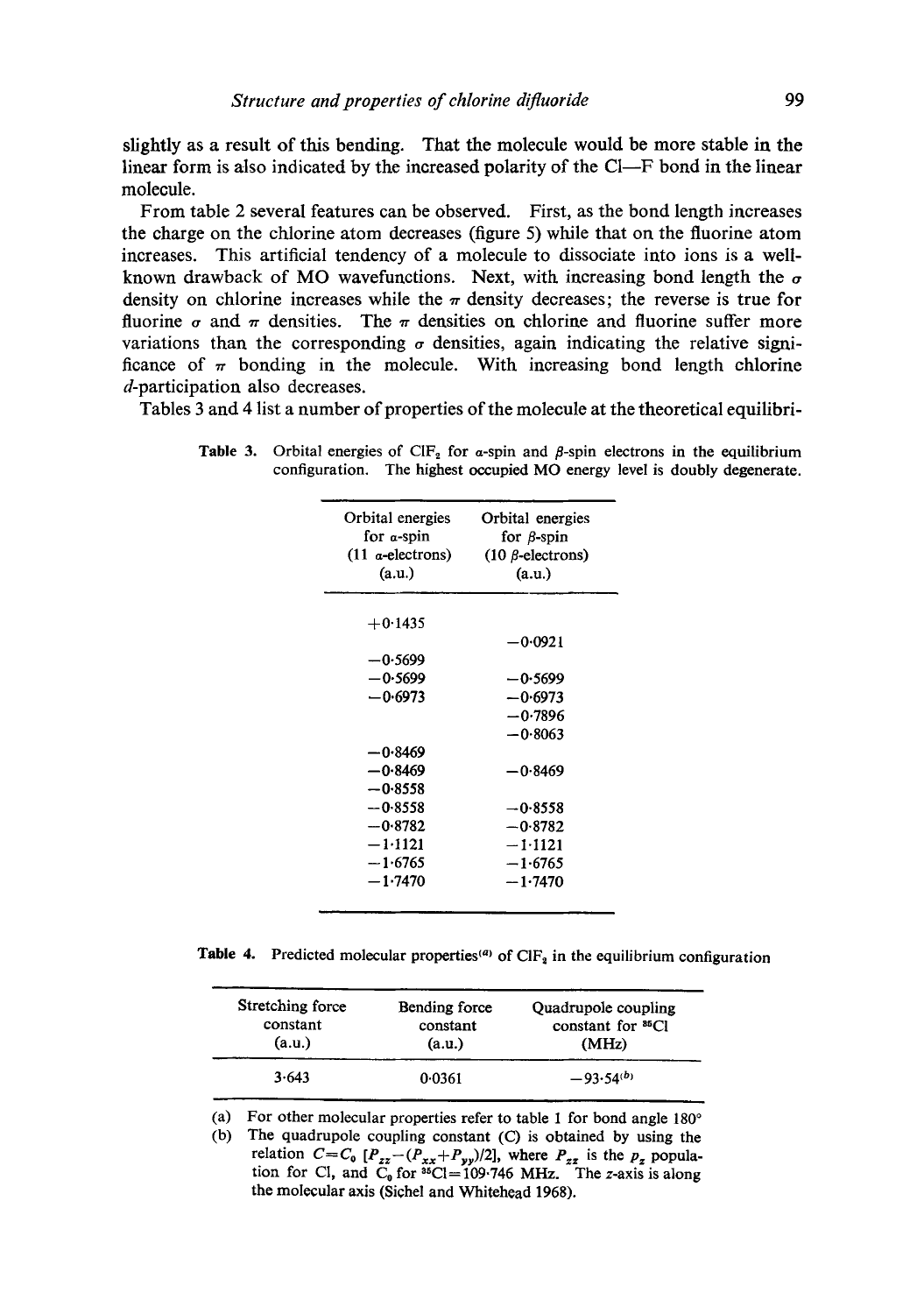um configuration. The highest occupied energy level is doubly degenerate. This is expected to result in the Renner effect which, however, will not be discussed in this paper. From table 3 we also see that three  $\alpha$  energy levels are doubly degenerate whereas there is no degeneracy among the  $\beta$  MO's. Further, the stretching force constant for the molecule seems highly exaggerated (table 4).

## 2.3. *Dimerisation and disproportionation*

In spite of its predicted stability the fact remains that chlorine difluoride has rarely been observed. Therefore, we carried out a limited study of possible dimerisation and disproportionation of the molecule. We consider two  $CIF<sub>2</sub>$  molecules in five different configurations involving essentially two modes of approach (figure 6). Finding the equilibrium configuration of each of these ' dimers ' was not possible because of limitations on computer time.

Table 5 makes a comparison between the energy values, atomic densities, etc., of the five ' dimers'. Assuming that the total binding energy  $=2 \times$  (binding energy of  $CIF_2$ +(Cl–Cl binding energy), the Cl–Cl binding energy (-0.3345 a.u.) in configuration I seems much too high, in view of the fact that the dimer seems to be



Figure 6. Five relative orientations of two CIF<sub>2</sub> fragments. Except the Cl<sub>2</sub>—F<sub>2</sub> distance in V, all other Cl- $-F$  bond lengths are equal to 1.507 Å.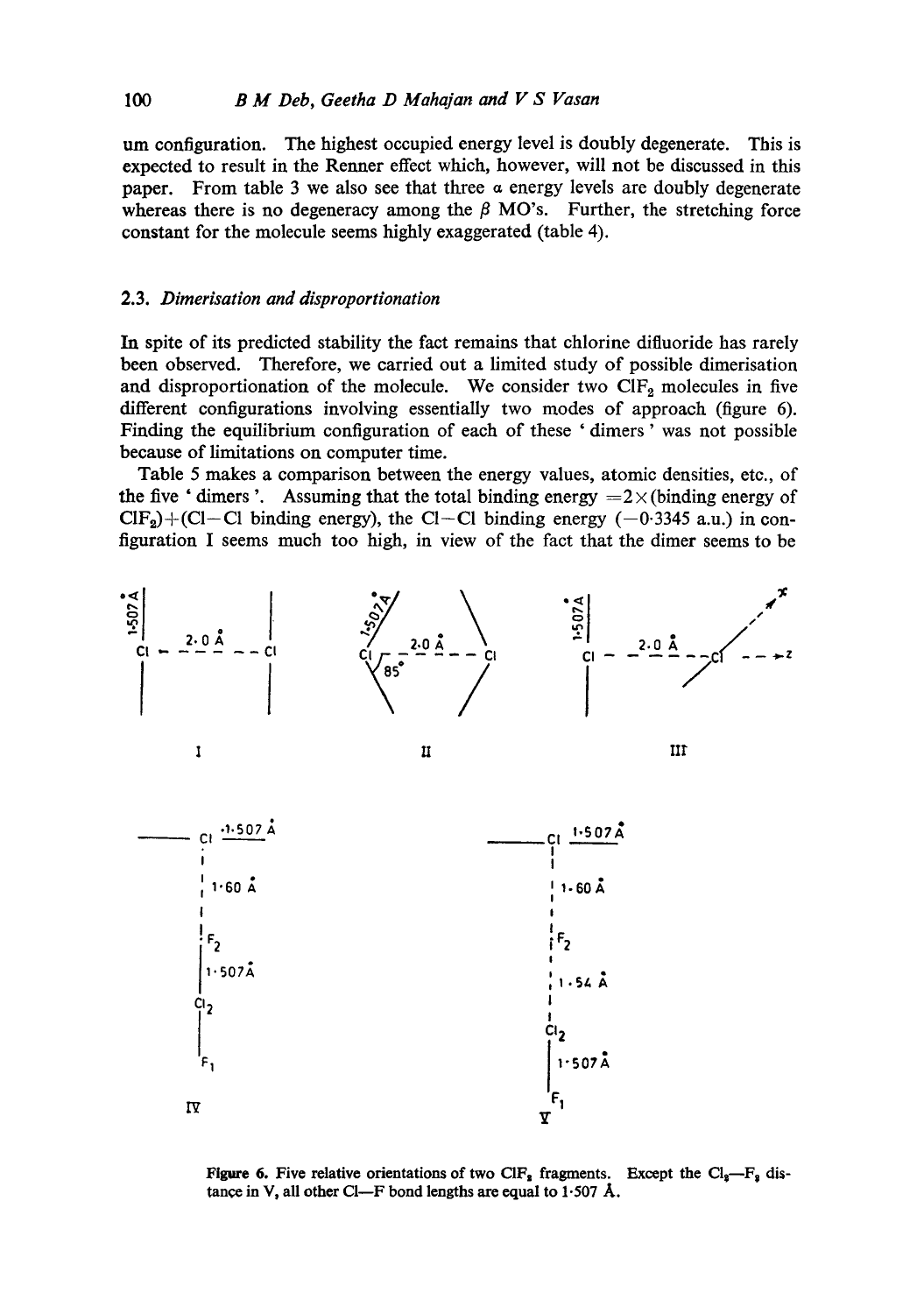| Configuration            |                |                |             |             |             |
|--------------------------|----------------|----------------|-------------|-------------|-------------|
|                          | T              | п              | Ш           | IV          | v           |
| Property                 |                |                |             |             |             |
| Electronic energy (a.u.) | $-324.4082$    | $-327.4366$    | $-319.6351$ | $-309.0105$ | $-308.2364$ |
| Total energy (a.u.)      | $-143.7317$    | $-143.7257$    | $-143.7376$ | $-143.5153$ | $-143.5274$ |
| Binding energy (a.u.)    | $-1.4418$      | $-1.4358$      | $-1.4477$   | $-1.2253$   | $-1.2375$   |
| Dipole moment (D)        | 0 <sub>0</sub> | 0 <sub>0</sub> | $0-0$       | 6.2167      | 5.9524      |
| Atomic densities         |                |                |             |             |             |
| Cl <sub>1</sub>          | 6.6824         | 6.6816         | 6.6707      | 6.4228      | 6.4260      |
| Cl <sub>3</sub>          | 6.6824         | 6.6816         | 6.6707      | 7.1463      | 7.1288      |
| $F_{1}$                  | 7.1588         | 7.1592         | 7.1646      | 7.1907      | 7.1873      |
| $F_{2}$                  | 7.1588         | 7.1592         | 7.1646      | 6.9947      | 7.0085      |
| $F_{3}$                  | 7.1588         | 7.1592         | 7.1646      | 7.1227      | 7.1247      |
| $F_{4}$                  | 7.1588         | 7.1592         | 7.1646      | 7.1227      | 7.1247      |
| d-orbital densities      |                |                |             |             |             |
| Cl,                      | 1.0652         | 1.0535         | 1.0615      | 1.1522      | 1.1553      |
| Cl <sub>2</sub>          | 1.0652         | 1.0535         | 1.0615      | 0.6183      | 0.6001      |
| HOMO energy (a.u.)       | $-0.5429$      | $-0.5433$      | $-0.5765$   | $-0.4530$   | $-0.4593$   |
| LUMO energy $(a.u.)$     | $-0.0475$      | $-0.0450$      | $-0.0543$   | $-0.1371$   | $-0.1330$   |
| Lowest eigenvalue (a.u.) | $-1.8224$      | $-1.8414$      | $-1.7929$   | $-1.9192$   | $-1.9075$   |

**Table 5. Relative comparison of five non-equilibrium configurations for the 'dimer' C12F4 (see figure** 6).

**unknown. In order to test whether this causes somebondingbetweenthefluorineatoms**   $(F_1, F_3)$  and  $(F_2, F_4)$ , the bond angle in each CIF<sub>2</sub> fragment was decreased by 5<sup>°</sup> (con**figuration II). This caused a substantial decrease in the electronic energy indicating bonding between the two pairs of fluorine atoms, as a consequence of which one should expect the fluorine atomic densities to increase somewhat due to this bending. This is indeed the case. Clearly, the CNDO/2 method, by virtue of its neglect of a significant number of electron repulsion integrals, tends to concentrate more charge between two neighbouring atoms. Between the configurations I, II and III, all having the same** *C1--C1* **distance, the Iast i.e. staggered conformation is the most stable. All these three configurations are more stable than IV and V. Since V has less energy, and thus a greater magnitude in binding energy than IV, we may say that when two C1Fe molecules approach each other in this manner they do tend to disproportionate**  into ClF<sub>3</sub> (T-shaped) and ClF.

## 2.4. *A disturbing feature*

It was observed that in all linear configurations of ClF<sub>2</sub>, with z axis along the internuclear **axis, the populations of** *px and py* **atomic orbitals are not identical. For example,**  with bond length = 1.507Å, the populations are:  $(px)_{F} = 1.8856$ ,  $(py)_{F} = 1.8626$ ,  $(px)_{\text{Cl}} = 1.7009, (py)_{\text{Cl}} = 1.4341.$  This non-equivalence of the two  $\pi$  orbitals arises from the population-bond-order matrix for  $\beta$  electrons; the matrix for  $\alpha$  electrons **shows equivalence of** *px and py.* **Going further backwards, the elements of the**  Hartree-Fock energy matrix for  $\beta$ -spin are unequal for  $px$  and  $py$  orbitals, while the **corresponding matrix elements for a-spin are identical. This non-equivalence implies that CNDO/2 calculations on open-shell systems should be regarded with caution.**